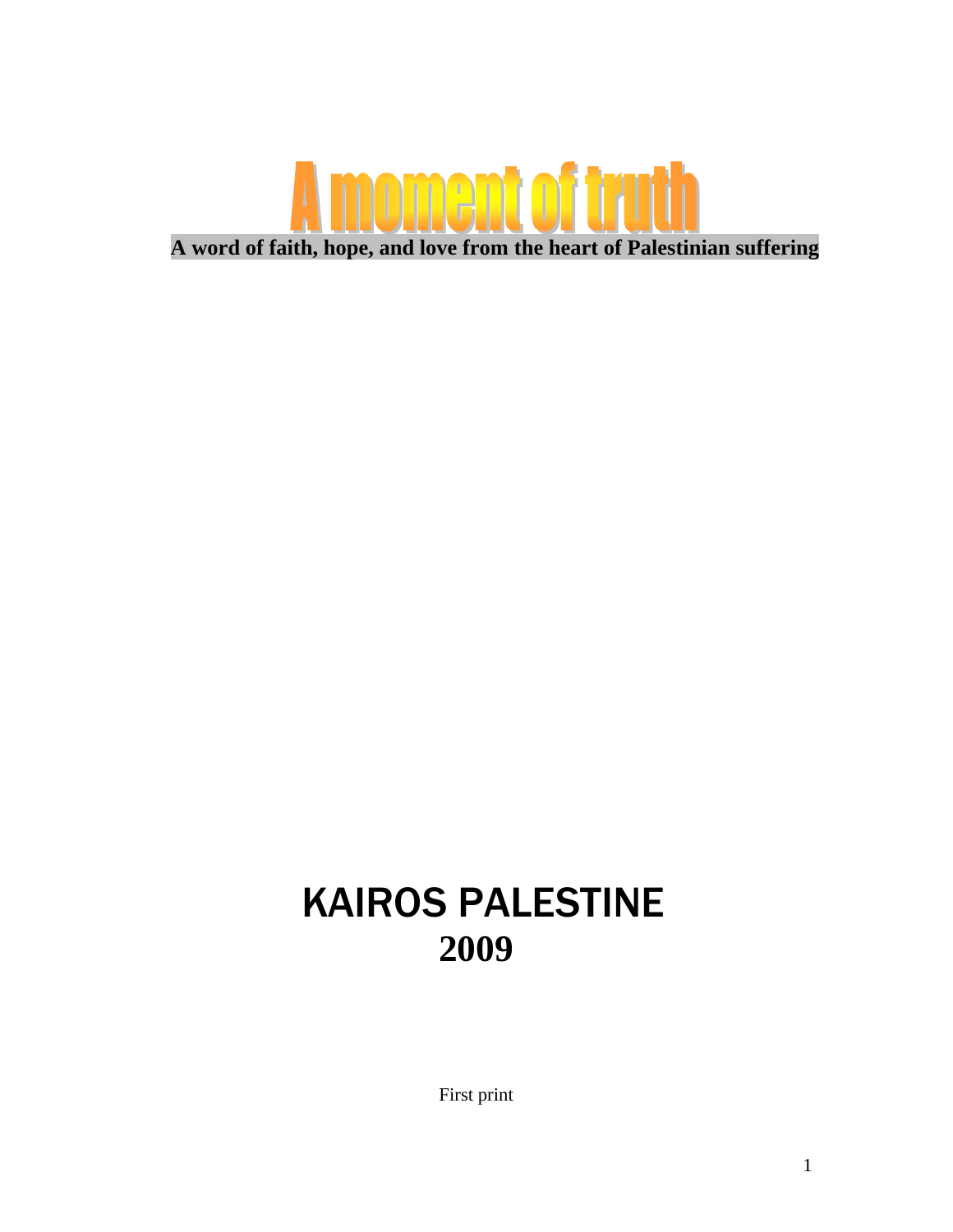## **Kairos Palestine**

This document is the Christian Palestinians' word to the world about what is happening in Palestine. It is written at this time when we wanted to see the Glory of the grace of God in this land and in the sufferings of its people. In this spirit the document requests the international community to stand by the Palestinian people who have faced oppression, displacement, suffering and clear apartheid for more than six decades. The suffering continues while the international community silently looks on at the occupying State, Israel. Our word is a cry of hope, with love, prayer and faith in God. We address it first of all to ourselves and then to all the churches and Christians in the world, asking them to stand against injustice and apartheid, urging them to work for a just peace in our region, calling on them to revisit theologies that justify crimes perpetrated against our people and the dispossession of the land.

In this historic document, we Palestinian Christians declare that the military occupation of our land is a sin against God and humanity, and that any theology that legitimizes the occupation is far from Christian teachings because true Christian theology is a theology of love and solidarity with the oppressed, a call to justice and equality among peoples.

This document did not come about spontaneously, and it is not the result of a coincidence. It is not a theoretical theological study or a policy paper, but is rather a document of faith and work. Its importance stems from the sincere expression of the concerns of the people and their view of this moment in history we are living through. It seeks to be prophetic in addressing things as they are without equivocation and with boldness, in addition it puts forward ending the Israeli occupation of Palestinian land and all forms of discrimination as the solution that will lead to a just and lasting peace with the establishment of an independent Palestinian state with Al-Quds as its capital. The document also demands that all peoples, political leaders and decision-makers put pressure on Israel and take legal measures in order to oblige its government to put an end to its oppression and disregard for the international law. The document also holds a clear position that non-violent resistance to this injustice is a right and duty for all Palestinians including Christians.

The initiators of this document have been working on it for more than a year, in prayer and discussion, guided by their faith in God and their love for their people, accepting advice from many friends: Palestinians, Arabs and those from the wider international community. We are grateful to our friends for their solidarity with us.

As Palestinian Christians we hope that this document will provide the turning point to focus the efforts of all peace-loving peoples in the world, especially our Christian sisters and brothers. We hope also that it will be welcomed positively and will receive strong support, as was the South Africa Kairos document launched in 1985, which, at that time proved to be a tool in the struggle against oppression and occupation. We believe that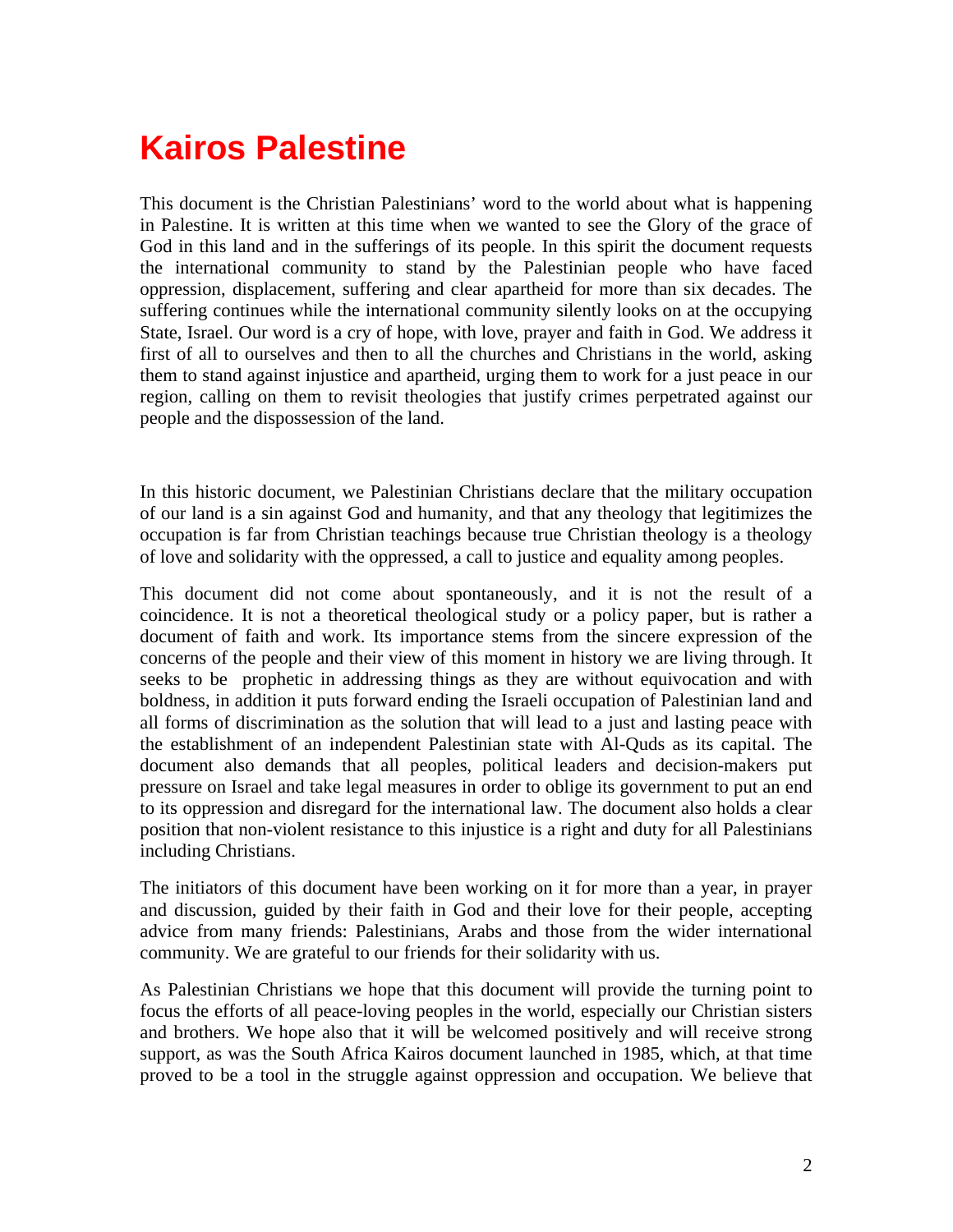liberation from occupation is in the interest of all peoples in the region because the problem is not just a political one, but one in which human beings are destroyed.

We pray God to inspire us all, particularly our leaders and policy-makers, to find the way of justice and equality, and to realize that it is the only way that leads to the genuine peace we are seeking.

### With thanks

- His Beatitude Patriarch Michel Sabbah
- His Grace Bishop Dr. Munib Younan
- His Eminence Archbishop Atallah Hanna
- Rev. Dr. Jamal Khader
- Rev. Dr. Rafiq Khoury
- Rev. Dr. Mitri Raheb
- Rev. Dr. Naim Ateek
- Rev. Dr. Yohana Katanacho
- Rev. Fadi Diab
- Dr. Jiries Khoury
- Ms. Cedar Duaybis
- Ms. Nora Kort
- Ms. Lucy Thaljieh
- Mr. Nidal Abu El Zuluf
- Mr. Yusef Daher
- Mr. Rifat Kassis Coordinator

**Note: You can review the list of Palestinian Christian institutions and personalities signed the document and copies in other languages on the following website: www.kairospalestine.ps**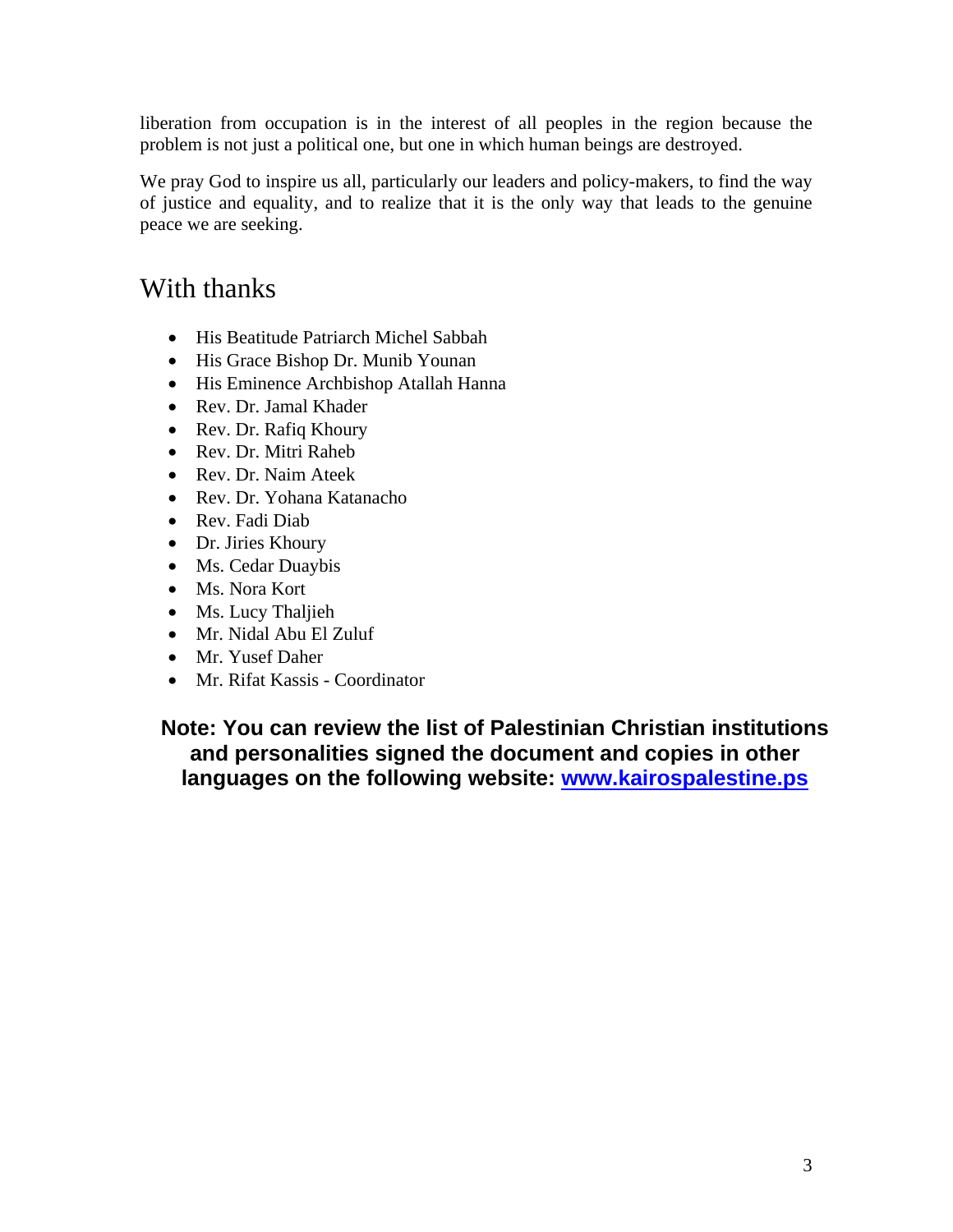### **We hear the cry of our children**

We, the Patriarchs and Heads of Churches in Jerusalem, hear the cry of hope that our children have launched in these difficult times that we still experience in this Holy Land. We support them and stand by them in their faith, their hope, their love and their vision for the future. We also support the call to all our faithful as well as to the Israeli and Palestinian Leaders, to the International Community and to the World Churches, in order to accelerate the achievement of justice, peace and reconciliation in this Holy Land. We ask God to bless all our children by giving them more power in order to contribute effectively in establishing and developing their community, while making it a community in love, trust, justice and peace.

His Beatitude Theophilos III, Greek Orthodox His Beatitude Patriarch Fouad Twal, Latin Church His Beatitude Patriarch Torkom Manougian, Armenian Orthodox Very Revd Father Pierbattista Pizzaballa, Custody of the Holy Land H.E. Archbishop Dr Anba Abraham, Coptic H.E. Archbishop Mar Swerios Malki Murad, Syrian Orthodox H.E. Archbishop Paul Nabil Sayah, Maronite H.E. Archbishop Abba Mathaious, Ethiopian H.E. Archbishop Joseph-Jules Zerey, Greek Catholic Bishop Gregor Peter Malki, Syrian Catholic Bishop Munib A. Younan, Lutheran Bishop Suheil Dawani, Anglican Bishop Raphael Minassian, Armenian Catholic

December 15, 2009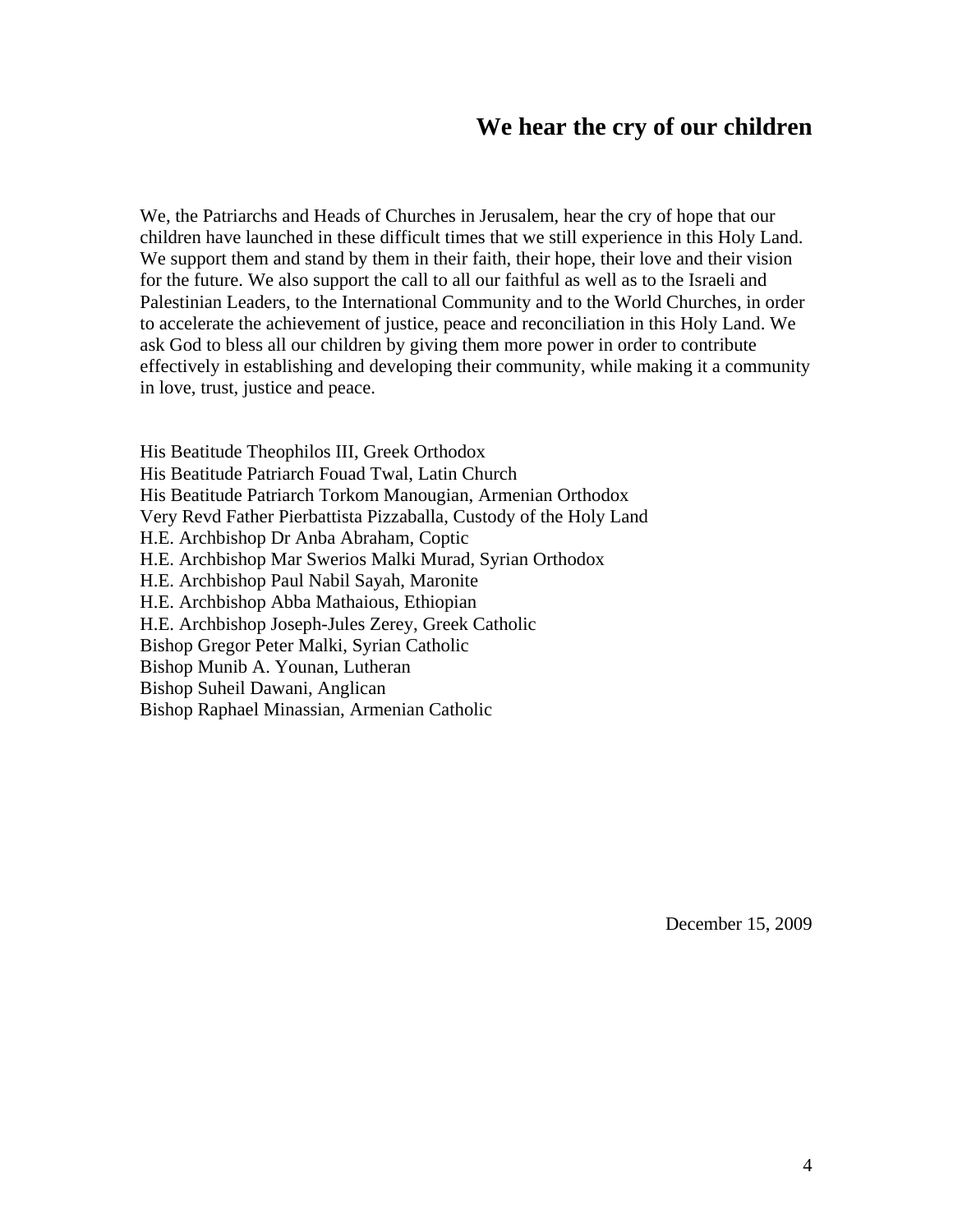# **A moment of truth**

#### **A word of faith, hope and love from the heart of Palestinian suffering**

#### **Introduction**

We, a group of Christian Palestinians, after prayer, reflection and an exchange of opinion, cry out from within the suffering in our country, under the Israeli occupation, with a cry of hope in the absence of all hope, a cry full of prayer and faith in a God ever vigilant, in God's divine providence for all the inhabitants of this land. Inspired by the mystery of God's love for all, the mystery of God's divine presence in the history of all peoples and, in a particular way, in the history of our country, we proclaim our word based on our Christian faith and our sense of Palestinian belonging – a word of faith, hope and love.

**Why now?** Because today we have reached a dead end in the tragedy of the Palestinian people. The decision-makers content themselves with managing the crisis rather than committing themselves to the serious task of finding a way to resolve it. The hearts of the faithful are filled with pain and with questioning: What is the international community doing? What are the political leaders in Palestine, in Israel and in the Arab world doing? What is the Church doing? The problem is not just a political one. It is a policy in which human beings are destroyed, and this must be of concern to the Church.

We address ourselves to our brothers and sisters, members of our Churches in this land. We call out as Christians and as Palestinians to our religious and political leaders, to our Palestinian society and to the Israeli society, to the international community, and to our Christian brothers and sisters in the Churches around the world .

#### **1. The reality on the ground**

1.1 *"They say: 'Peace, peace' when there is no peace"* (Jer. 6:14). These days, everyone is speaking about peace in the Middle East and the peace process. So far, however, these are simply words; the reality is one of Israeli occupation of Palestinian territories, deprivation of our freedom and all that results from this situation:

1.1.1 The separation wall erected on Palestinian territory, a large part of which has been confiscated for this purpose, has turned our towns and villages into prisons, separating them from one another, making them dispersed and divided cantons. Gaza, especially after the cruel war Israel launched against it during December 2008 and January 2009, continues to live in inhuman conditions, under permanent blockade and cut off from the other Palestinian territories .

1.1.2 Israeli settlements ravage our land in the name of God and in the name of force, controlling our natural resources, including water and agricultural land, thus depriving hundreds of thousands of Palestinians, and constituting an obstacle to any political solution.

1.1.3 Reality is the daily humiliation to which we are subjected at the military checkpoints, as we make our way to jobs, schools or hospitals.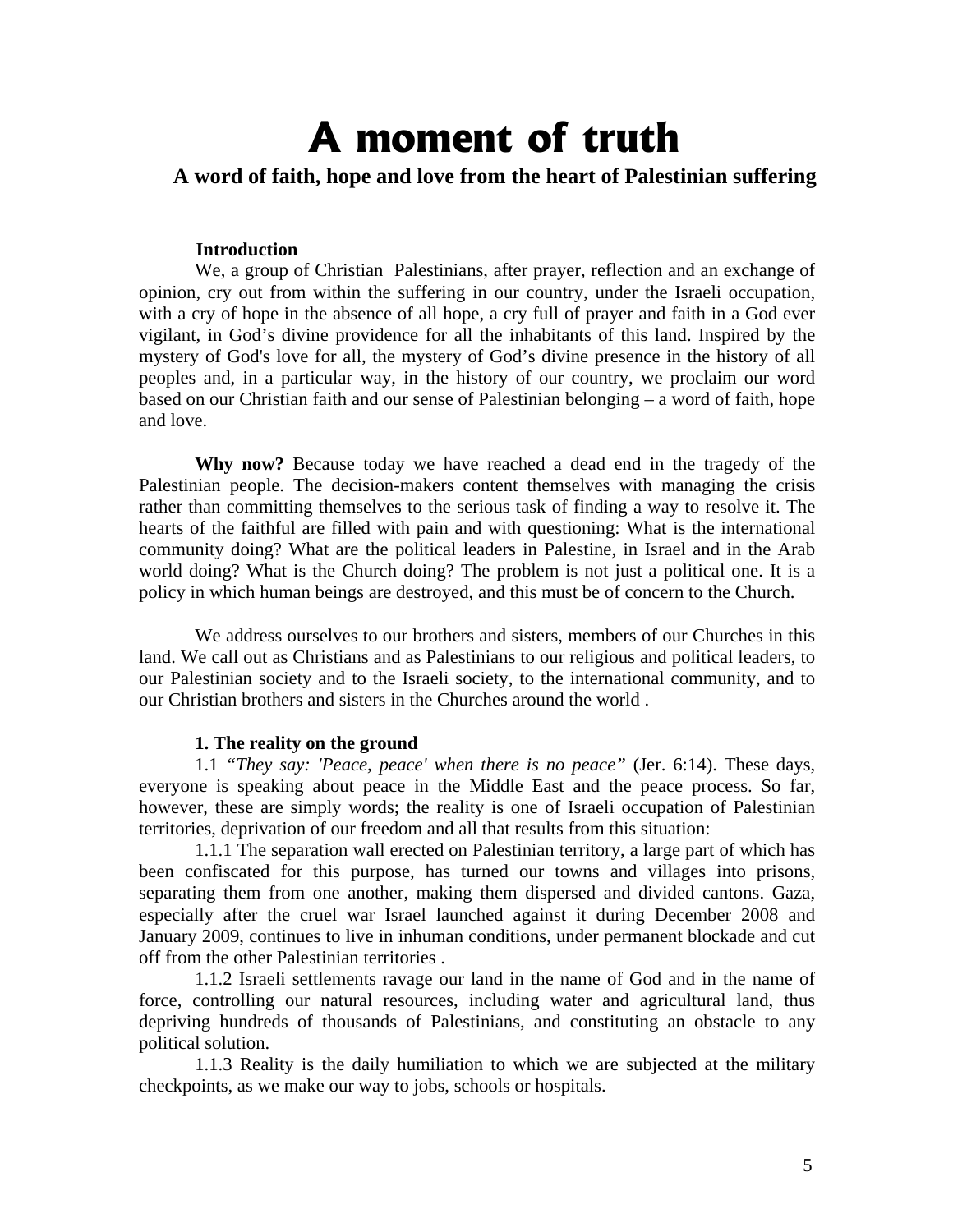1.1.4 Reality is the separation between members of the same family, making family life impossible for thousands of Palestinians, especially where one of the spouses does not have an Israeli identity card.

1.1.5 Religious liberty is severely restricted; the freedom of access to the holy places is denied under the pretext of security. Jerusalem and its holy places are out of bounds for many Christians and Muslims from the West Bank and the Gaza strip. Even Jerusalemites face restrictions during the religious feasts. Some of our Arab clergy are regularly barred from entering Jerusalem .

1.1.6 Refugees are also part of our reality. Most of them are still living in camps under difficult circumstances. They have been waiting for their right of return, generation after generation. What will be their fate?

1.1.7 And the prisoners? The thousands of prisoners languishing in Israeli prisons are part of our reality. The Israelis move heaven and earth to gain the release of one prisoner, and those thousands of Palestinian prisoners, when will they have their freedom?

1.1.8 Jerusalem is the heart of our reality. It is, at the same time, symbol of peace and sign of conflict. While the separation wall divides Palestinian neighbourhoods, Jerusalem continues to be emptied of its Palestinian citizens, Christians and Muslims. Their identity cards are confiscated, which means the loss of their right to reside in Jerusalem. Their homes are demolished or expropriated. Jerusalem, city of reconciliation, has become a city of discrimination and exclusion, a source of struggle rather than peace .

1.2 Also part of this reality is the Israeli disregard of international law and international resolutions, as well as the paralysis of the Arab world and the international community in the face of this contempt. Human rights are violated and despite the various reports of local and international human rights' organizations, the injustice continues.

1.2.1 Palestinians within the State of Israel, who have also suffered a historical injustice, although they are citizens and have the rights and obligations of citizenship, still suffer from discriminatory policies. They too are waiting to enjoy full rights and equality like all other citizens in the state.

1.3 Emigration is another element in our reality. The absence of any vision or spark of hope for peace and freedom pushes young people, both Muslim and Christian, to emigrate. Thus the land is deprived of its most important and richest resource – educated youth. The shrinking number of Christians, particularly in Palestine, is one of the dangerous consequences, both of this conflict, and of the local and international paralysis and failure to find a comprehensive solution to the problem.

1.4 In the face of this reality, Israel justifies its actions as self-defence, including occupation, collective punishment and all other forms of reprisals against the Palestinians. In our opinion, this vision is a reversal of reality. Yes, there is Palestinian resistance to the occupation. However, if there were no occupation, there would be no resistance, no fear and no insecurity. This is our understanding of the situation. Therefore, we call on the Israelis to end the occupation. Then they will see a new world in which there is no fear, no threat but rather security, justice and peace.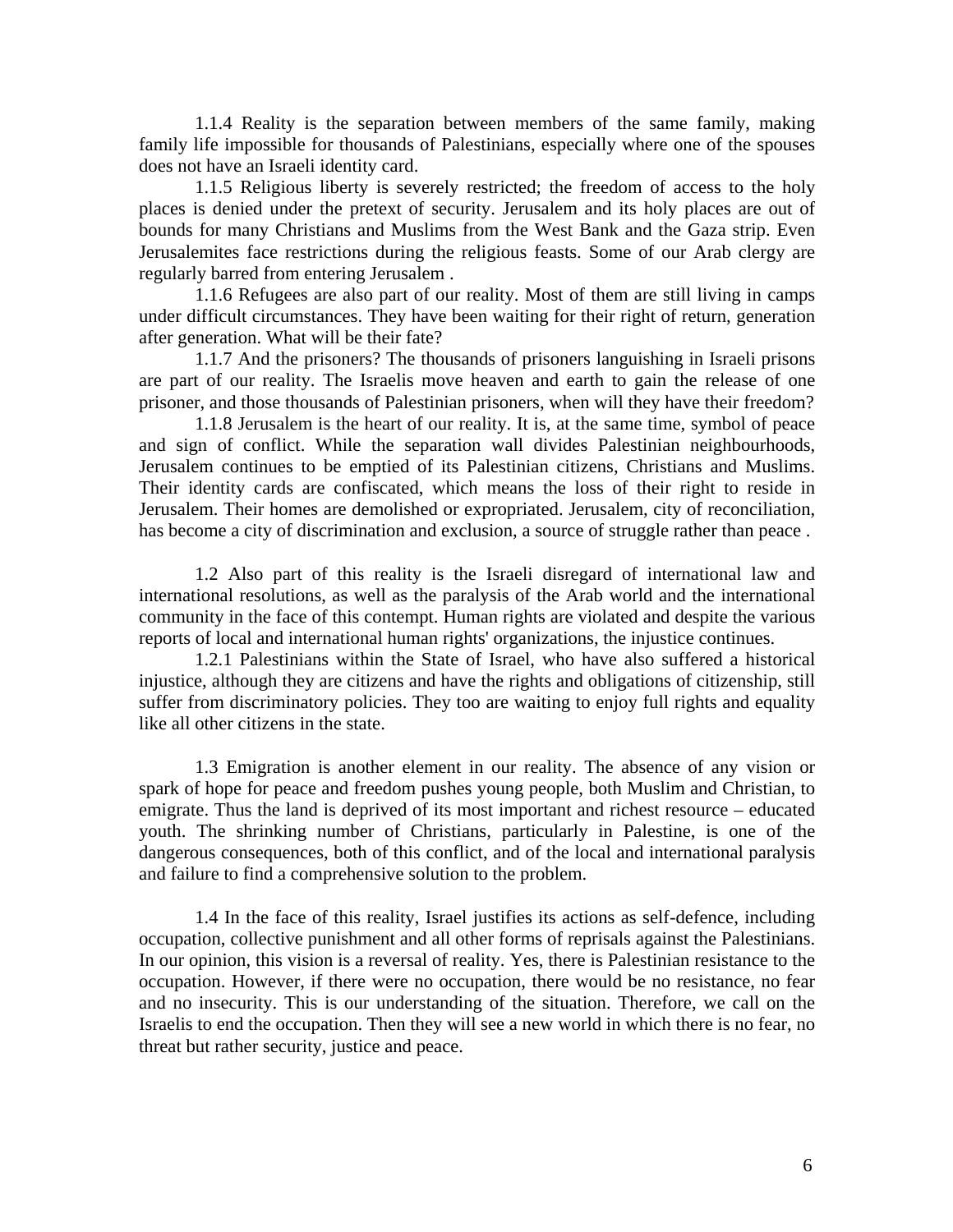1.5 The Palestinian response to this reality was diverse. Some responded through negotiations: that was the official position of the Palestinian Authority, but it did not advance the peace process. Some political parties followed the way of armed resistance. Israel used this as a pretext to accuse the Palestinians of being terrorists and was able to distort the real nature of the conflict, presenting it as an Israeli war against terror, rather than an Israeli occupation faced by Palestinian legal resistance aiming at ending it.

1.5.1 The tragedy worsened with the internal conflict among Palestinians themselves, and with the separation of Gaza from the rest of the Palestinian territory. It is noteworthy that, even though the division is among Palestinians themselves, the international community bears an important responsibility for it since it refused to deal positively with the will of the Palestinian people expressed in the outcome of democratic and legal elections in 2006.

Again, we repeat and proclaim that our Christian word in the midst of all this, in the midst of our catastrophe, is a word of faith, hope and love.

#### **2. A word of faith We believe in one God, a good and just God**

2.1 We believe in God, one God, Creator of the universe and of humanity. We believe in a good and just God, who loves each one of his creatures. We believe that every human being is created in God's image and likeness and that every one's dignity is derived from the dignity of the Almighty One. We believe that this dignity is one and the same in each and all of us. This means for us, here and now, in this land in particular, that God created us not so that we might engage in strife and conflict but rather that we might come and know and love one another, and together build up the land in love and mutual respect.

2.1.1 We also believe in God's eternal Word, His only Son, our Lord Jesus Christ, whom God sent as the Saviour of the world.

2.1.2 We believe in the Holy Spirit, who accompanies the Church and all humanity on its journey. It is the Spirit that helps us to understand Holy Scripture, both Old and New Testaments, showing their unity, here and now. The Spirit makes manifest the revelation of God to humanity, past, present and future.

#### **How do we understand the word of God?**

2.2 We believe that God has spoken to humanity, here in our country: *"Long ago God spoke to our ancestors in many and various ways by the prophets, but in these last days God has spoken to us by a Son, whom God appointed heir of all things, through whom he also created the worlds"* (Heb. 1:1-2)

2.2.1 We, Christian Palestinians, believe, like all Christians throughout the world, that Jesus Christ came in order to fulfil the Law and the Prophets. He is the Alpha and the Omega, the beginning and the end, and in his light and with the guidance of the Holy Spirit, we read the Holy Scriptures. We meditate upon and interpret Scripture just as Jesus Christ did with the two disciples on their way to Emmaus. As it is written in the Gospel according to Saint Luke: *"Then beginning with Moses and all the prophets, he interpreted to them the things about himself in all the scriptures"* (Lk 24:27)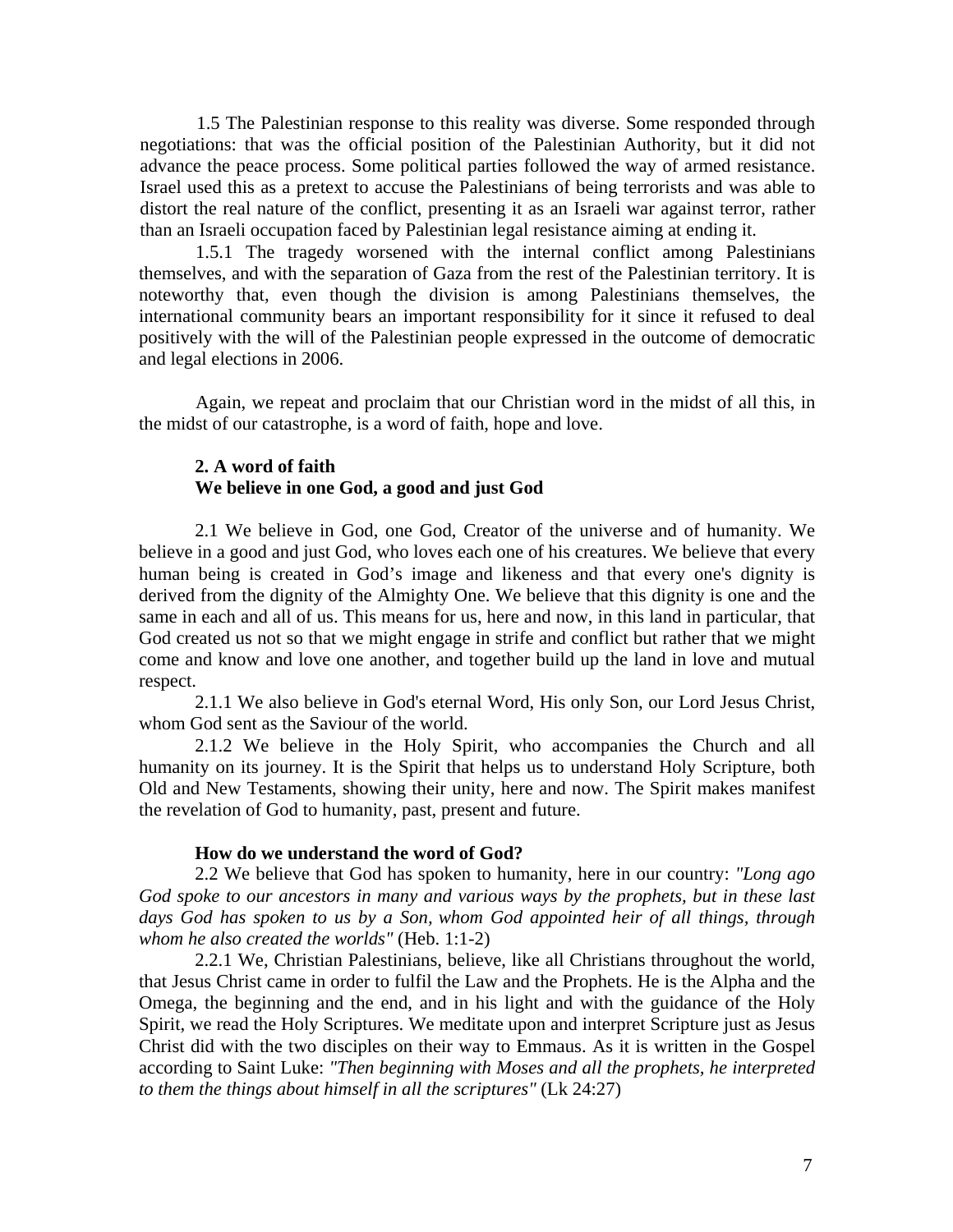2.2.2 Our Lord Jesus Christ came, proclaiming that the Kingdom of God was near. He provoked a revolution in the life and faith of all humanity. He came with *"a new teaching"* (Mk 1:27), casting a new light on the Old Testament, on the themes that relate to our Christian faith and our daily lives, themes such as the promises, the election, the people of God and the land. We believe that the Word of God is a living Word, casting a particular light on each period of history, manifesting to Christian believers what God is saying to us here and now. For this reason, it is unacceptable to transform the Word of God into letters of stone that pervert the love of God and His providence in the life of both peoples and individuals. This is precisely the error in fundamentalist Biblical interpretation that brings us death and destruction when the word of God is petrified and transmitted from generation to generation as a dead letter. This dead letter is used as a weapon in our present history in order to deprive us of our rights in our own land.

#### **Our land has a universal mission**

2.3 We believe that our land has a universal mission. In this universality, the meaning of the promises, of the land, of the election, of the people of God open up to include all of humanity, starting from all the peoples of this land. In light of the teachings of the Holy Bible, the promise of the land has never been a political programme, but rather the prelude to complete universal salvation. It was the initiation of the fulfilment of the Kingdom of God on earth.

2.3.1 God sent the patriarchs, the prophets and the apostles to this land so that they might carry forth a universal mission to the world. Today we constitute three religions in this land, Judaism, Christianity and Islam. Our land is God's land, as is the case with all countries in the world. It is holy inasmuch as God is present in it, for God alone is holy and sanctifier. It is the duty of those of us who live here, to respect the will of God for this land. It is our duty to liberate it from the evil of injustice and war. It is God's land and therefore it must be a land of reconciliation, peace and love. This is indeed possible. God has put us here as two peoples, and God gives us the capacity, if we have the will, to live together and establish in it justice and peace, making it in reality God's land: *"The earth is the Lord's and all that is in it, the world, and those who live in it"* (Ps. 24:1).

2.3.2 Our presence in this land, as Christian and Muslim Palestinians, is not accidental but rather deeply rooted in the history and geography of this land, resonant with the connectedness of any other people to the land it lives in. It was an injustice when we were driven out. The West sought to make amends for what Jews had endured in the countries of Europe, but it made amends on our account and in our land. They tried to correct an injustice and the result was a new injustice.

2.3.3 Furthermore, we know that certain theologians in the West try to attach a biblical and theological legitimacy to the infringement of our rights. Thus, the promises, according to their interpretation, have become a menace to our very existence. The "good news" in the Gospel itself has become "a harbinger of death" for us. We call on these theologians to deepen their reflection on the Word of God and to rectify their interpretations so that they might see in the Word of God a source of life for all peoples.

2.3.4 Our connectedness to this land is a natural right. It is not an ideological or a theological question only. It is a matter of life and death. There are those who do not agree with us, even defining us as enemies only because we declare that we want to live as free people in our land. We suffer from the occupation of our land because we are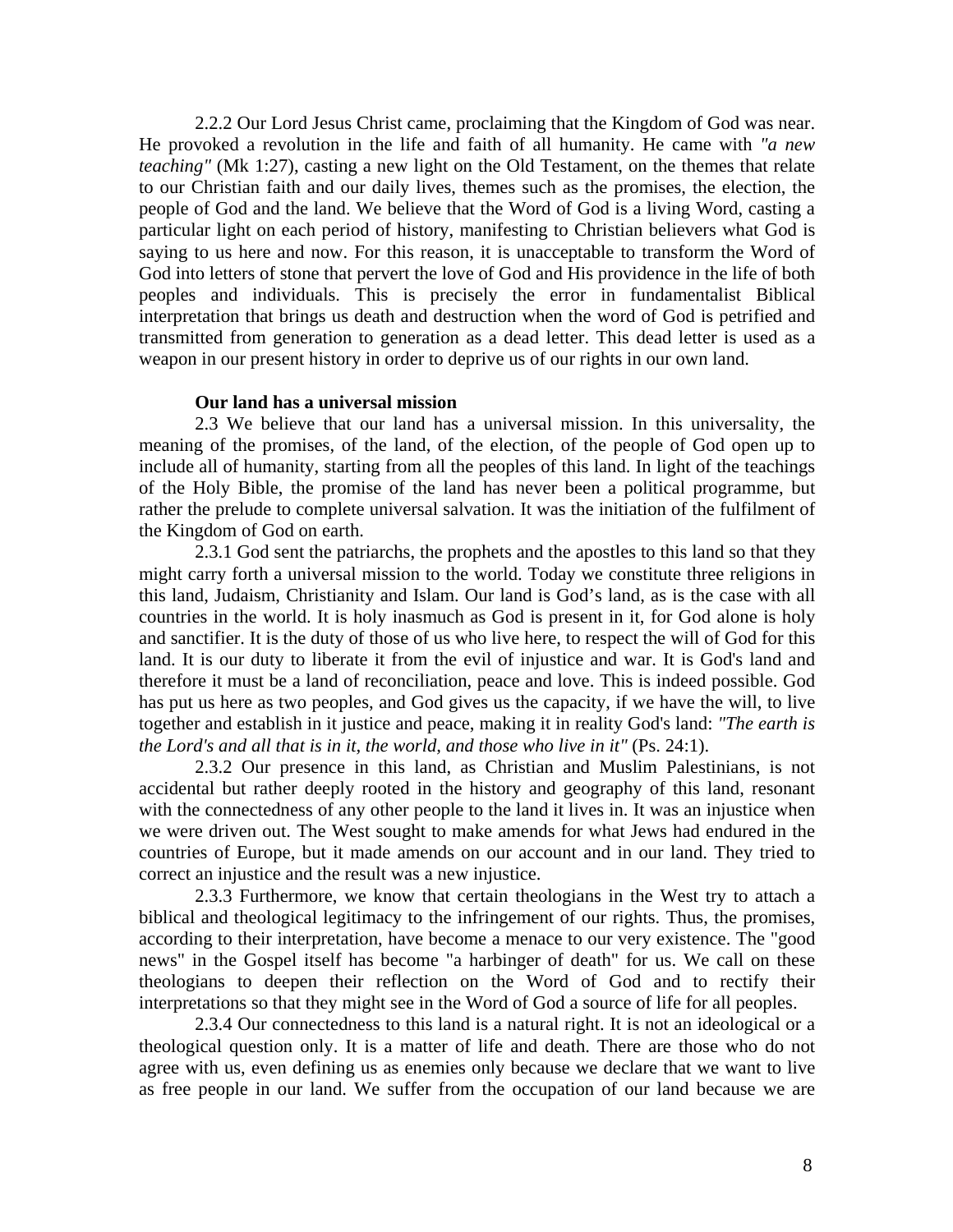Palestinians. And as Christian Palestinians we suffer from the wrong interpretation of some theologians. Faced with this, our task is to safeguard the Word of God as a source of life and not of death, so that "the good news" remains what it is, "good news" for us and for all. In face of those who use the Bible to threaten our existence as Christian and Muslim Palestinians, we renew our faith in God because we know that the word of God can not be the source of our destruction.

2.4 Therefore, we declare that any use of the Bible to legitimize or support political options and positions that are based upon injustice, imposed by one person on another, or by one people on another, transform religion into human ideology and strip the Word of God of its holiness, its universality and truth.

2.5 We also declare that the Israeli occupation of Palestinian land is a sin against God and humanity because it deprives the Palestinians of their basic human rights, bestowed by God. It distorts the image of God in the Israeli who has become an occupier just as it distorts this image in the Palestinian living under occupation. We declare that any theology, seemingly based on the Bible or on faith or on history, that legitimizes the occupation, is far from Christian teachings, because it calls for violence and holy war in the name of God Almighty, subordinating God to temporary human interests, and distorting the divine image in the human beings living under both political and theological injustice.

#### **3. Hope**

3.1 Despite the lack of even a glimmer of positive expectation, our hope remains strong. The present situation does not promise any quick solution or the end of the occupation that is imposed on us. Yes, the initiatives, the conferences, visits and negotiations have multiplied, but they have not been followed up by any change in our situation and suffering. Even the new US position that has been announced by President Obama, with a manifest desire to put an end to the tragedy, has not been able to make a change in our reality. The clear Israeli response, refusing any solution, leaves no room for positive expectation. Despite this, our hope remains strong, because it is from God. God alone is good, almighty and loving and His goodness will one day be victorious over the evil in which we find ourselves. As Saint Paul said: *"If God is for us, who is against us? (…) Who will separate us from the love of Christ? Will hardship, or distress, or persecution, or famine, or nakedness, or peril, or sword? As it is written, "For your sake we are being killed all day long" (…) For I am convinced that (nothing) in all creation, will be able to separate us from the love of God"* (Rom. 8:31, 35, 36, 39).

#### **What is the meaning of hope?**

3.2 Hope within us means first and foremost our faith in God and secondly our expectation, despite everything, for a better future. Thirdly, it means not chasing after illusions – we realize that release is not close at hand. Hope is the capacity to see God in the midst of trouble, and to be co-workers with the Holy Spirit who is dwelling in us. From this vision derives the strength to be steadfast, remain firm and work to change the reality in which we find ourselves. Hope means not giving in to evil but rather standing up to it and continuing to resist it. We see nothing in the present or future except ruin and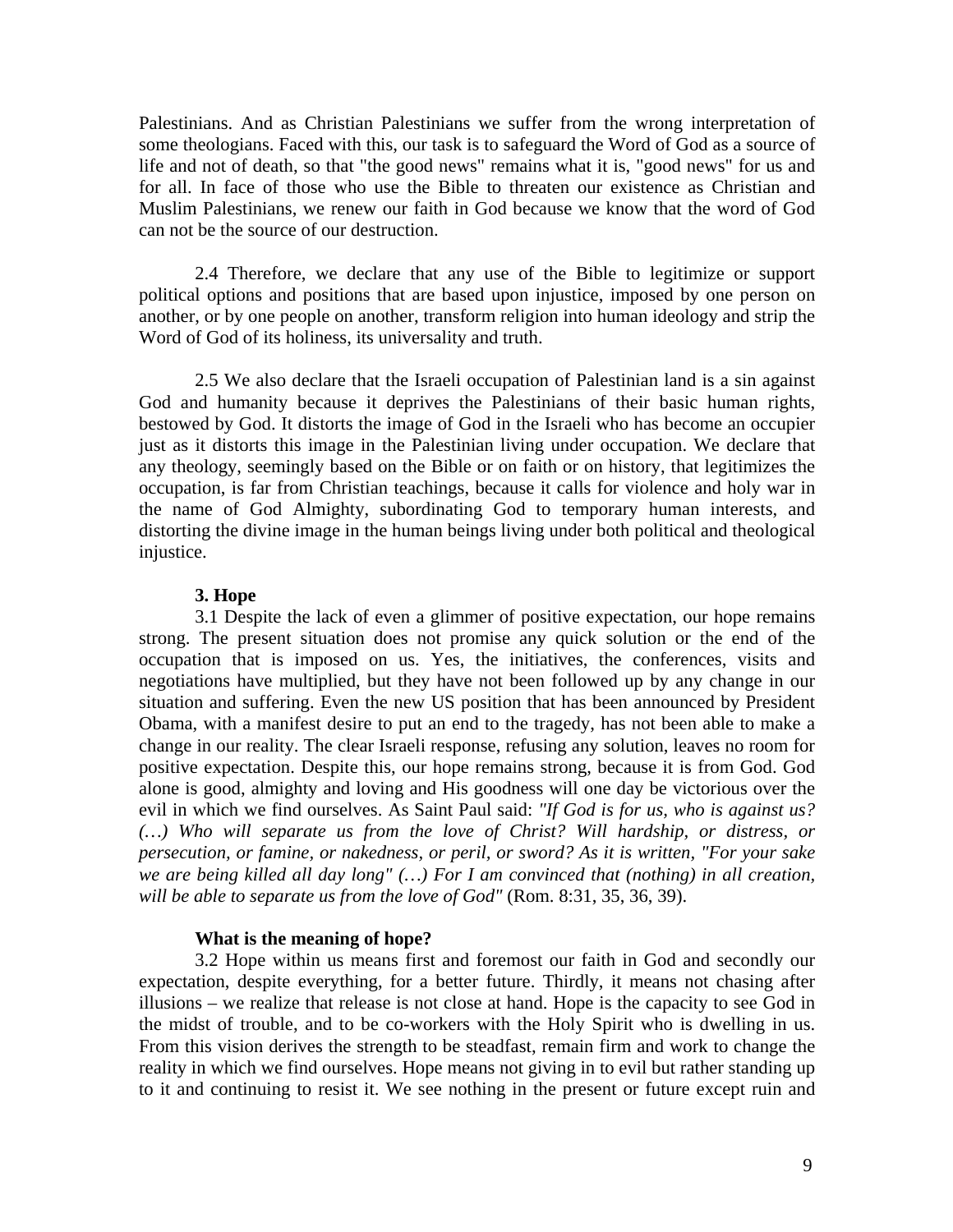destruction. We see the upper hand of the strong, the growing orientation towards racist separation and the imposition of laws that deny our existence and our dignity. We see confusion and division in the Palestinian position. If, despite all this, we do resist this reality today and work hard, perhaps the destruction that looms on the horizon may not come upon us.

#### **Signs of hope**

3.3 The Church in our land, her leaders and her faithful, despite her weakness and her divisions, does show certain signs of hope. Our parish communities are vibrant and most of our young people are active apostles for justice and peace. In addition to the individual commitment, our various Church institutions make our faith active and present in service, love and prayer.

3.3.1 Among the signs of hope are the local centres of theology, with a religious and social character. They are numerous in our different Churches. The ecumenical spirit, even if still hesitant, shows itself more and more in the meetings of our different Church families .

3.3.2 We can add to this the numerous meetings for inter-religious dialogue, Christian–Muslim dialogue, which includes the religious leaders and a part of the people. Admittedly, dialogue is a long process and is perfected through a daily effort as we undergo the same sufferings and have the same expectations. There is also dialogue among the three religions, Judaism, Christianity and Islam, as well as different dialogue meetings on the academic or social level. They all try to breach the walls imposed by the occupation and oppose the distorted perception of human beings in the heart of their brothers or sisters.

 3.3.3 One of the most important signs of hope is the steadfastness of the generations, the belief in the justice of their cause and the continuity of memory, which does not forget the "Nakba" (catastrophe) and its significance. Likewise significant is the developing awareness among many Churches throughout the world and their desire to know the truth about what is going on here.

3.3.4 In addition to that, we see a determination among many to overcome the resentments of the past and to be ready for reconciliation once justice has been restored. Public awareness of the need to restore political rights to the Palestinians is increasing, and Jewish and Israeli voices, advocating peace and justice, are raised in support of this with the approval of the international community. True, these forces for justice and reconciliation have not yet been able to transform the situation of injustice, but they have their influence and may shorten the time of suffering and hasten the time of reconciliation.

#### **The mission of the Church**

3.4 Our Church is a Church of people who pray and serve. This prayer and service is prophetic, bearing the voice of God in the present and future. Everything that happens in our land, everyone who lives there, all the pains and hopes, all the injustice and all the efforts to stop this injustice, are part and parcel of the prayer of our Church and the service of all her institutions. Thanks be to God that our Church raises her voice against injustice despite the fact that some desire her to remain silent, closed in her religious devotions.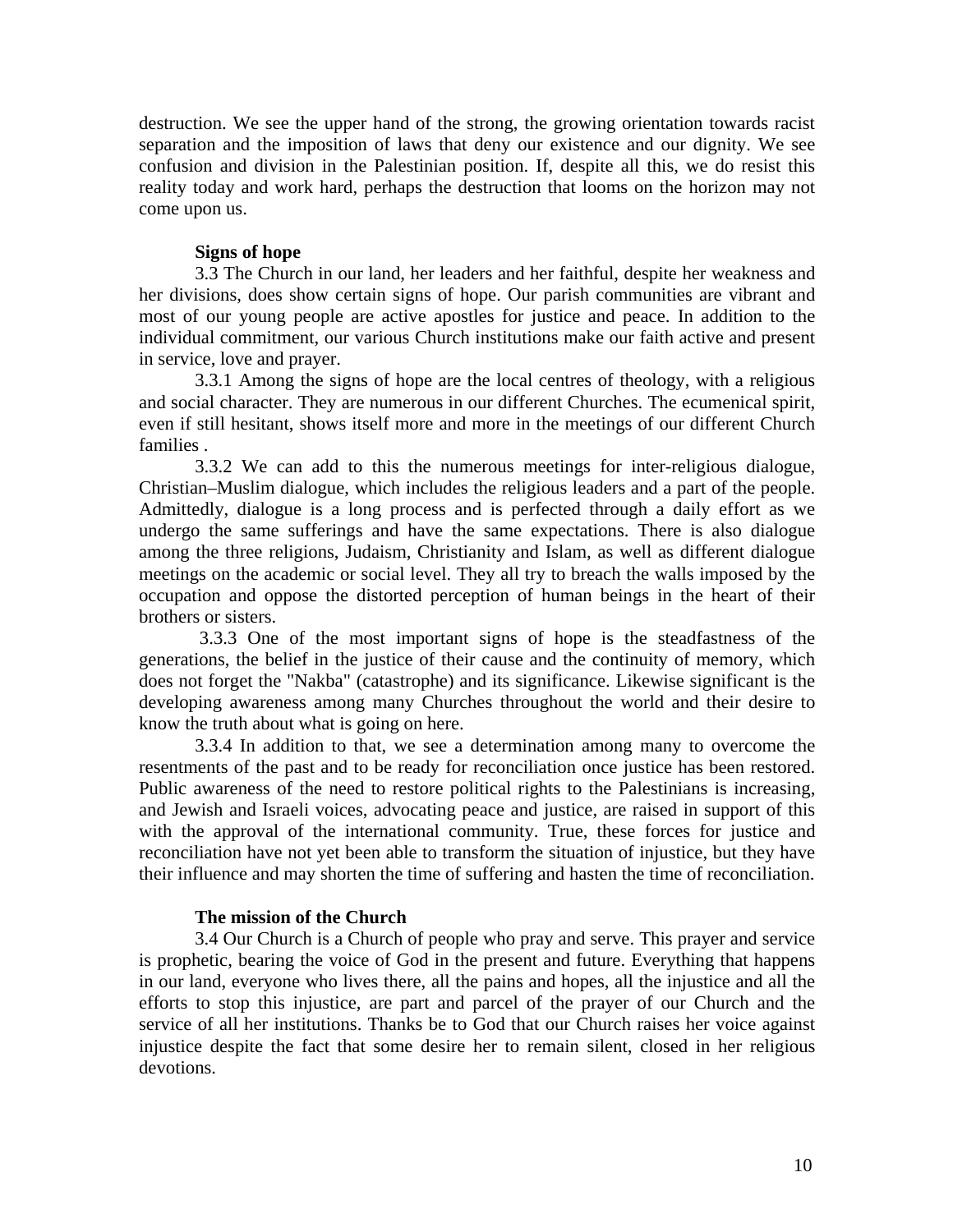3.4.1 The mission of the Church is prophetic, to speak the Word of God courageously, honestly and lovingly in the local context and in the midst of daily events. If she does take sides, it is with the oppressed, to stand alongside them, just as Christ our Lord stood by the side of each poor person and each sinner, calling them to repentance, life, and the restoration of the dignity bestowed on them by God and that no one has the right to strip away.

3.4.2 The mission of the Church is to proclaim the Kingdom of God, a kingdom of justice, peace and dignity. Our vocation as a living Church is to bear witness to the goodness of God and the dignity of human beings. We are called to pray and to make our voice heard when we announce a new society where human beings believe in their own dignity and the dignity of their adversaries.

3.4.3 Our Church points to the Kingdom, which cannot be tied to any earthly kingdom. Jesus said before Pilate that he was indeed a king but *"my kingdom is not from this world"* (Jn 18:36). Saint Paul says: *"The Kingdom of God is not food and drink but righteousness and peace and joy in the Holy Spirit"* (Rom.14:17). Therefore, religion cannot favour or support any unjust political regime, but must rather promote justice, truth and human dignity. It must exert every effort to purify regimes where human beings suffer injustice and human dignity is violated. The Kingdom of God on earth is not dependent on any political orientation, for it is greater and more inclusive than any particular political system.

3.4.4 Jesus Christ said: *"The Kingdom of God is among you"* (Luke 17:21). This Kingdom that is present among us and in us is the extension of the mystery of salvation. It is the presence of God among us and our sense of that presence in everything we do and say. It is in this divine presence that we shall do what we can until justice is achieved in this land .

3.4.5 The cruel circumstances in which the Palestinian Church has lived and continues to live have required the Church to clarify her faith and to identify her vocation better. We have studied our vocation and have come to know it better in the midst of suffering and pain: today, we bear the strength of love rather than that of revenge, a culture of life rather than a culture of death. This is a source of hope for us, for the Church and for the world.

3.5 The Resurrection is the source of our hope .Just as Christ rose in victory over death and evil, so too we are able, as each inhabitant of this land is able, to vanquish the evil of war. We will remain a witnessing, steadfast and active Church in the land of the Resurrection.

#### **4. Love**

#### **The commandment of love**

4.1 Christ our Lord said: *"Just as I have loved you, you also should love one another"* (Jn 13:34). He has already showed us how to love and how to treat our enemies. He said: *"You have heard that it was said, 'You shall love your neighbour and hate your enemy.' But I say to you, Love your enemies and pray for those who persecute you, so that you may be children of your Father in heaven; for he makes his sun rise on the evil and on the good, and sends rain on the righteous and on the unrighteous (…) Be perfect, therefore, as your heavenly Father is perfect"* (Matt. 5:45-47).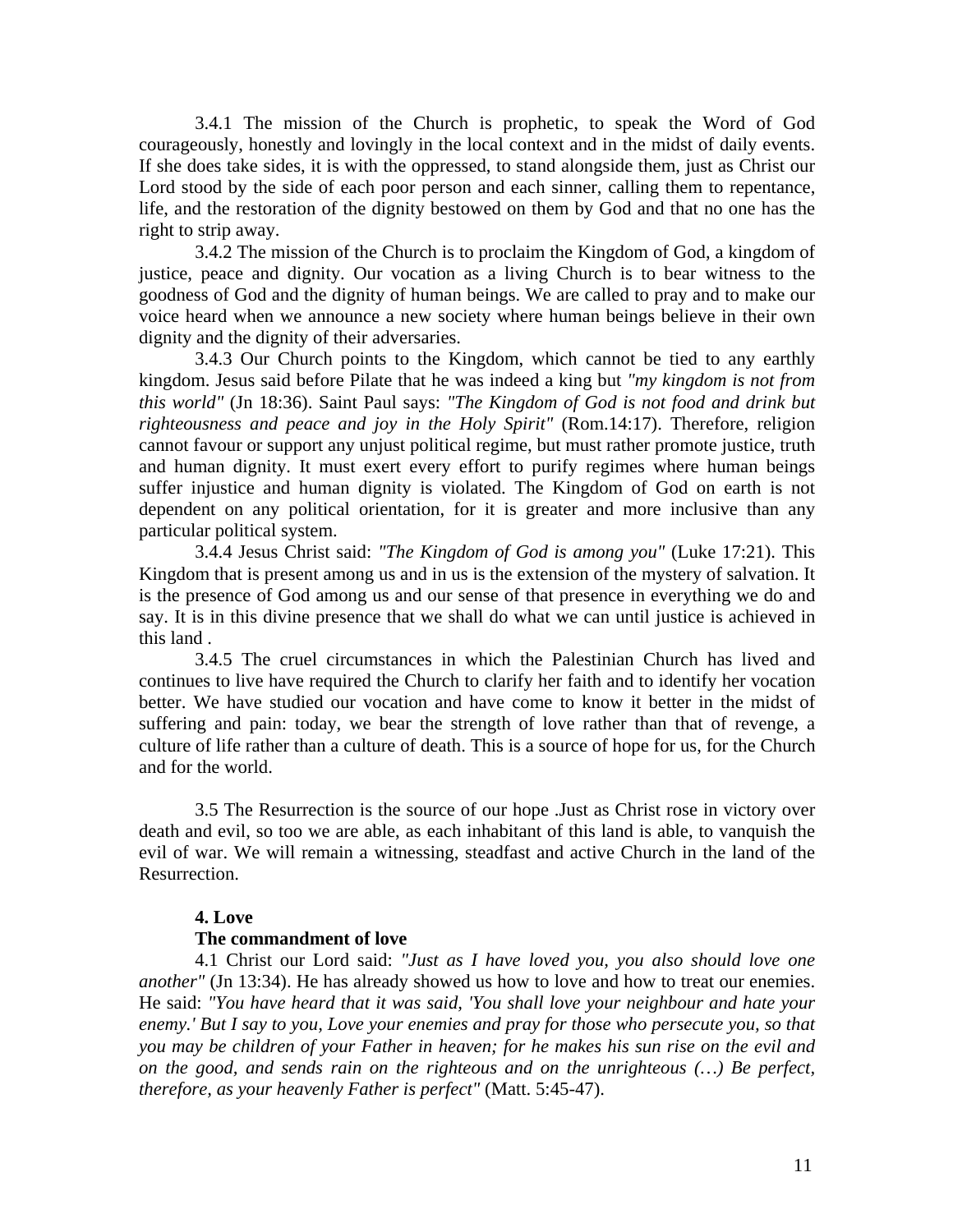Saint Paul also said: *"Do not repay anyone evil for evil"* (Rom. 12:17). And Saint Peter said: *"Do not repay evil for evil or abuse for abuse; but on the contrary, repay with a blessing. It is for this that you were called"* (1 Pet. 3:9).

#### **Resistance**

4.2 This word is clear. Love is the commandment of Christ our Lord to us and it includes both friends and enemies. This must be clear when we find ourselves in circumstances where we must resist evil of whatever kind .

4.2.1 Love is seeing the face of God in every human being. Every person is my brother or my sister. However, seeing the face of God in everyone does not mean accepting evil or aggression on their part. Rather, this love seeks to correct the evil and stop the aggression.

The aggression against the Palestinian people which is the Israeli occupation, is an evil that must be resisted. It is an evil and a sin that must be resisted and removed. Primary responsibility for this rests with the Palestinians themselves suffering occupation. Christian love invites us to resist it. However, love puts an end to evil by walking in the ways of justice. Responsibility lies also with the international community, because international law regulates relations between peoples today. Finally responsibility lies with the perpetrators of the injustice; they must liberate themselves from the evil that is in them and the injustice they have imposed on others.

4.2.2 When we review the history of the nations, we see many wars and much resistance to war by war, to violence by violence. The Palestinian people has gone the way of the peoples, particularly in the first stages of its struggle with the Israeli occupation. However, it also engaged in peaceful struggle, especially during the first Intifada. We recognize that all peoples must find a new way in their relations with each other and the resolution of their conflicts. The ways of force must give way to the ways of justice. This applies above all to the peoples that are militarily strong, mighty enough to impose their injustice on the weaker .

4.2.3 We say that our option as Christians in the face of the Israeli occupation is to resist. Resistance is a right and a duty for the Christian. But it is resistance with love as its logic. It is thus a creative resistance for it must find human ways that engage the humanity of the enemy. Seeing the image of God in the face of the enemy means taking up positions in the light of this vision of active resistance to stop the injustice and oblige the perpetrator to end his aggression and thus achieve the desired goal, which is getting back the land, freedom, dignity and independence.

4.2.4 Christ our Lord has left us an example we must imitate. We must resist evil but he taught us that we cannot resist evil with evil. This is a difficult commandment, particularly when the enemy is determined to impose himself and deny our right to remain here in our land. It is a difficult commandment yet it alone can stand firm in the face of the clear declarations of the occupation authorities that refuse our existence and the many excuses these authorities use to continue imposing occupation upon us.

4.2.5 Resistance to the evil of occupation is integrated, then, within this Christian love that refuses evil and corrects it. It resists evil in all its forms with methods that enter into the logic of love and draw on all energies to make peace. We can resist through civil disobedience. We do not resist with death but rather through respect of life. We respect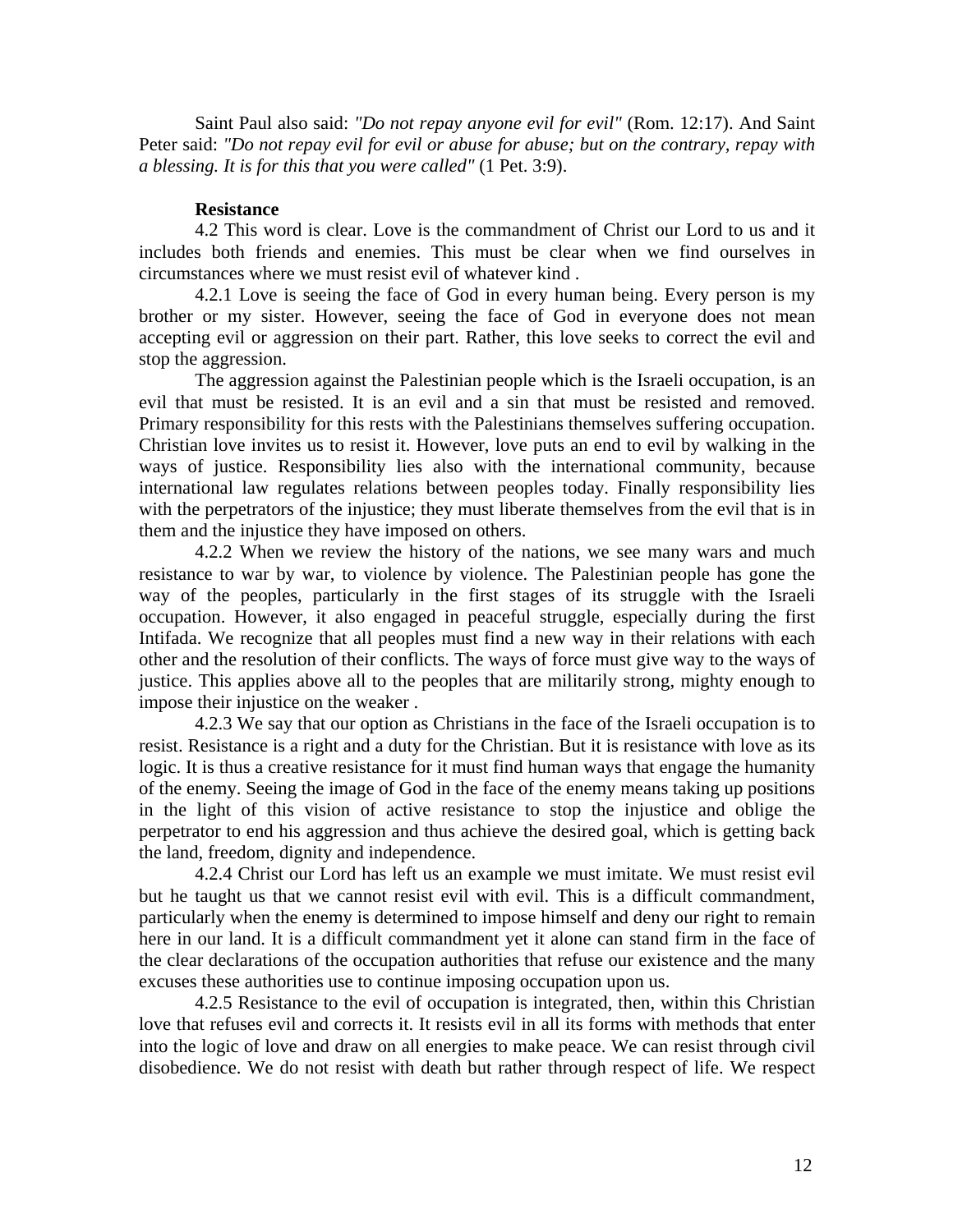and have a high esteem for all those who have given their life for our nation. And we affirm that every citizen must be ready to defend his or her life, freedom and land.

4.2.6 Palestinian civil organizations, as well as international organizations, NGOs and certain religious institutions call on individuals, companies and states to engage in divestment and in an economic and commercial boycott of everything produced by the occupation. We understand this to integrate the logic of peaceful resistance. These advocacy campaigns must be carried out with courage, openly sincerely proclaiming that their object is not revenge but rather to put an end to the existing evil, liberating both the perpetrators and the victims of injustice. The aim is to free both peoples from extremist positions of the different Israeli governments, bringing both to justice and reconciliation. In this spirit and with this dedication we will eventually reach the longed-for resolution to our problems, as indeed happened in South Africa and with many other liberation movements in the world.

4.3 Through our love, we will overcome injustices and establish foundations for a new society both for us and for our opponents. Our future and their future are one. Either the cycle of violence that destroys both of us or peace that will benefit both. We call on Israel to give up its injustice towards us, not to twist the truth of reality of the occupation by pretending that it is a battle against terrorism. The roots of "terrorism" are in the human injustice committed and in the evil of the occupation. These must be removed if there be a sincere intention to remove "terrorism". We call on the people of Israel to be our partners in peace and not in the cycle of interminable violence. Let us resist evil together, the evil of occupation and the infernal cycle of violence.

#### **5. Our word to our brothers and sisters**

5.1 We all face, today, a way that is blocked and a future that promises only woe. Our word to all our Christian brothers and sisters is a word of hope, patience, steadfastness and new action for a better future. Our word is that we, as Christians we carry a message, and we will continue to carry it despite the thorns, despite blood and daily difficulties. We place our hope in God, who will grant us relief in His own time. At the same time, we continue to act in concord with God and God's will, building, resisting evil and bringing closer the day of justice and peace.

5.2 We say to our Christian brothers and sisters: This is a time for repentance. Repentance brings us back into the communion of love with everyone who suffers, the prisoners, the wounded, those afflicted with temporary or permanent handicaps, the children who cannot live their childhood and each one who mourns a dear one. The communion of love says to every believer in spirit and in truth: if my brother is a prisoner I am a prisoner; if his home is destroyed, my home is destroyed; when my brother is killed, then I too am killed. We face the same challenges and share in all that has happened and will happen. Perhaps, as individuals or as heads of Churches, we were silent when we should have raised our voices to condemn the injustice and share in the suffering. This is a time of repentance for our silence, indifference, lack of communion, either because we did not persevere in our mission in this land and abandoned it, or because we did not think and do enough to reach a new and integrated vision and remained divided, contradicting our witness and weakening our word. Repentance for our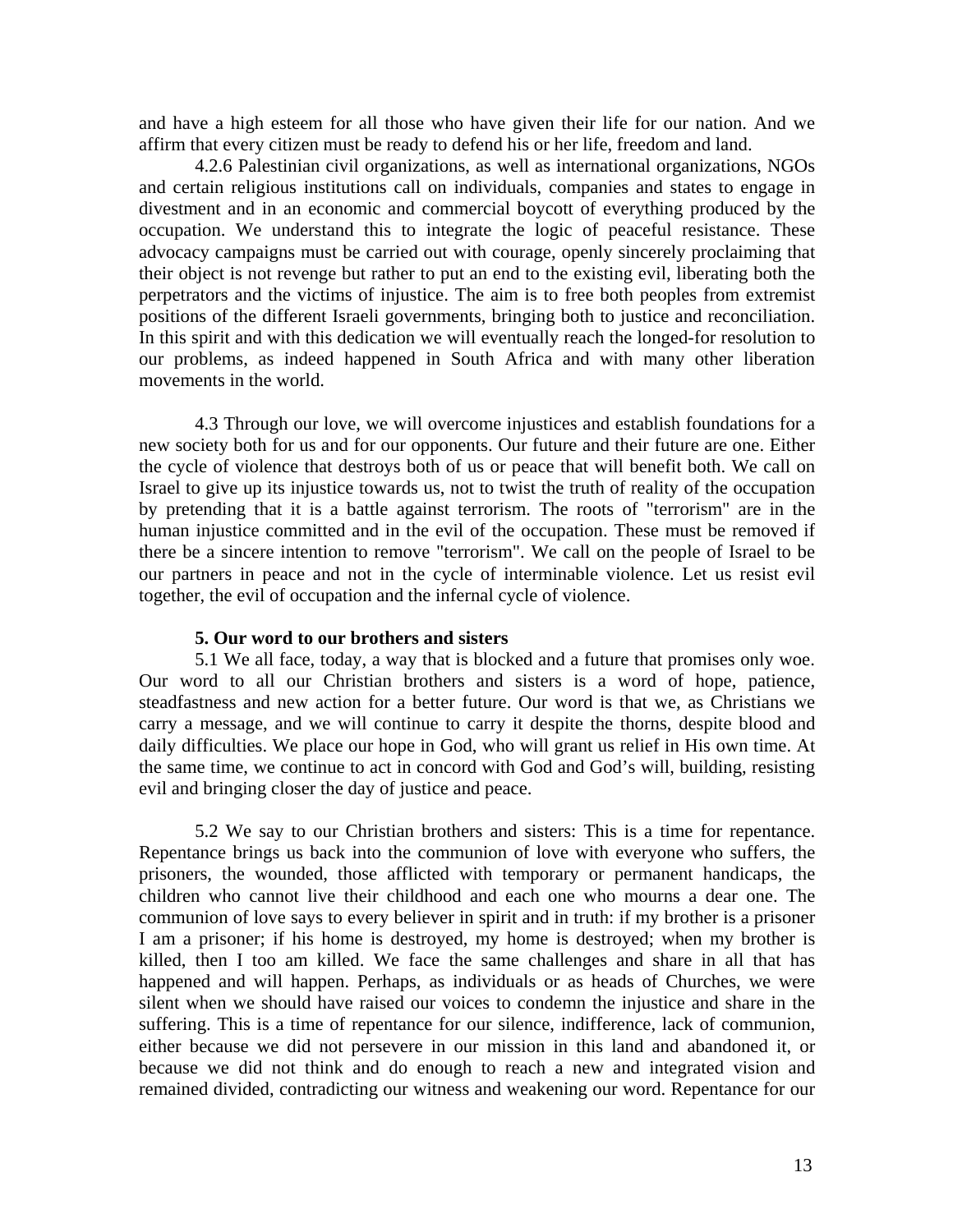concern with our institutions, sometimes at the expense of our mission, thus silencing the prophetic voice given by the Spirit to the Churches.

5.3 We call on Christians to remain steadfast in this time of trial, just as we have throughout the centuries, through the changing succession of states and governments. Be patient, steadfast and full of hope so that you might fill the heart of every one of your brothers or sisters who shares in this same trial with hope. *"Always be ready to make your defence to anyone who demands from you an accounting for the hope that is in you"* (1 Pet. 3:15). Be active and, provided this conforms to love, participate in any sacrifice that resistance asks of you to overcome our present travail ..

5.4 Our numbers are few but our message is great and important. Our land is in urgent need of love. Our love is a message to the Muslim and to the Jew, as well as to the world.

5.4.1Our message to the Muslims is a message of love and of living together and a call to reject fanaticism and extremism. It is also a message to the world that Muslims are neither to be stereotyped as the enemy nor caricatured as terrorists but rather to be lived with in peace and engaged with in dialogue.

 5.4.2 Our message to the Jews tells them: Even though we have fought one another in the recent past and still struggle today, we are able to love and live together. We can organize our political life, with all its complexity, according to the logic of this love and its power, after ending the occupation and establishing justice.

5.4.3 The word of faith says to anyone engaged in political activity: human beings were not made for hatred. It is not permitted to hate, neither is it permitted to kill or to be killed. The culture of love is the culture of accepting the other. Through it we perfect ourselves and the foundations of society are established .

#### **6. Our word to the Churches of the world**

6.1 Our word to the Churches of the world is firstly a word of gratitude for the solidarity you have shown toward us in word, deed and presence among us. It is a word of praise for the many Churches and Christians who support the right of the Palestinian people for self determination. It is a message of solidarity with those Christians and Churches who have suffered because of their advocacy for law and justice .

However, it is also a call to repentance; to revisit fundamentalist theological positions that support certain unjust political options with regard to the Palestinian people. It is a call to stand alongside the oppressed and preserve the word of God as good news for all rather than to turn it into a weapon with which to slay the oppressed. The word of God is a word of love for all His creation. God is not the ally of one against the other, nor the opponent of one in the face of the other. God is the Lord of all and loves all, demanding justice from all and issuing to all of us the same commandments. We ask our sister Churches not to offer a theological cover-up for the injustice we suffer, for the sin of the occupation imposed upon us. Our question to our brothers and sisters in the Churches today is: Are you able to help us get our freedom back, for this is the only way you can help the two peoples attain justice, peace, security and love?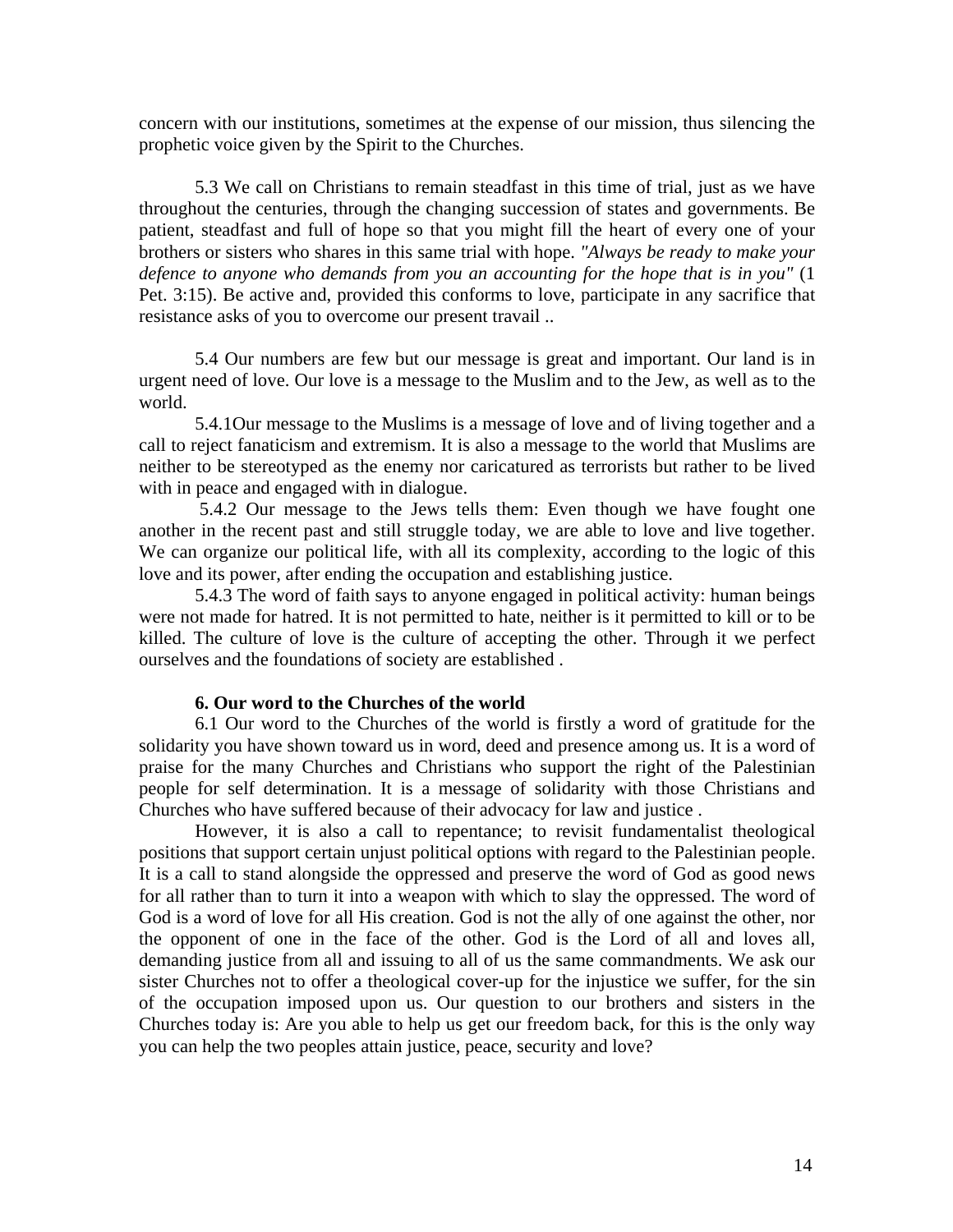6.2 In order to understand our reality, we say to the Churches: Come and see. We will fulfil our role to make known to you the truth of our reality, receiving you as pilgrims coming to us to pray, carrying a message of peace, love and reconciliation. You will know the facts and the people of this land, Palestinians and Israelis alike.

6.3 We condemn all forms of racism, whether religious or ethnic, including anti-Semitism and Islamophobia, and we call on you to condemn it and oppose it in all its manifestations. At the same time we call on you to say a word of truth and to take a position of truth with regard to Israel's occupation of Palestinian land. As we have already said, we see boycott and disinvestment as tools of non violence for justice, peace and security for all.

#### **7. Our word to the international community**

7. Our word to the international community is to stop the principle of "double standards" and insist on the international resolutions regarding the Palestinian problem with regard to all parties. Selective application of international law threatens to leave us vulnerable to a law of the jungle. It legitimizes the claims by certain armed groups and states that the international community only understands the logic of force. Therefore, we call for a response to what the civil and religious institutions have proposed, as mentioned earlier: the beginning of a system of economic sanctions and boycott to be applied against Israel. We repeat once again that this is not revenge but rather a serious action in order to reach a just and definitive peace that will put an end to Israeli occupation of Palestinian and other Arab territories and will guarantee security and peace for all.

#### **8. Jewish and Muslim religious leaders**

8. Finally, we address an appeal to the religious and spiritual leaders, Jewish and Muslim, with whom we share the same vision that every human being is created by God and has been given equal dignity. Hence the obligation for each of us to defend the oppressed and the dignity God has bestowed on them. Let us together try to rise up above the political positions that have failed so far and continue to lead us on the path of failure and suffering.

#### **9. A call to our Palestinian people and to the Israelis**

9.1 This is a call to see the face of God in each one of God's creatures and overcome the barriers of fear or race in order to establish a constructive dialogue and not remain within the cycle of never-ending manoeuvres that aim to keep the situation as it is. Our appeal is to reach a common vision, built on equality and sharing, not on superiority, negation of the other or aggression, using the pretext of fear and security. We say that love is possible and mutual trust is possible. Thus, peace is possible and definitive reconciliation also. Thus, justice and security will be attained for all.

9.2 Education is important. Educational programs must help us to get to know the other as he or she is rather than through the prism of conflict, hostility or religious fanaticism. The educational programs in place today are infected with this hostility. The time has come to begin a new education that allows one to see the face of God in the other